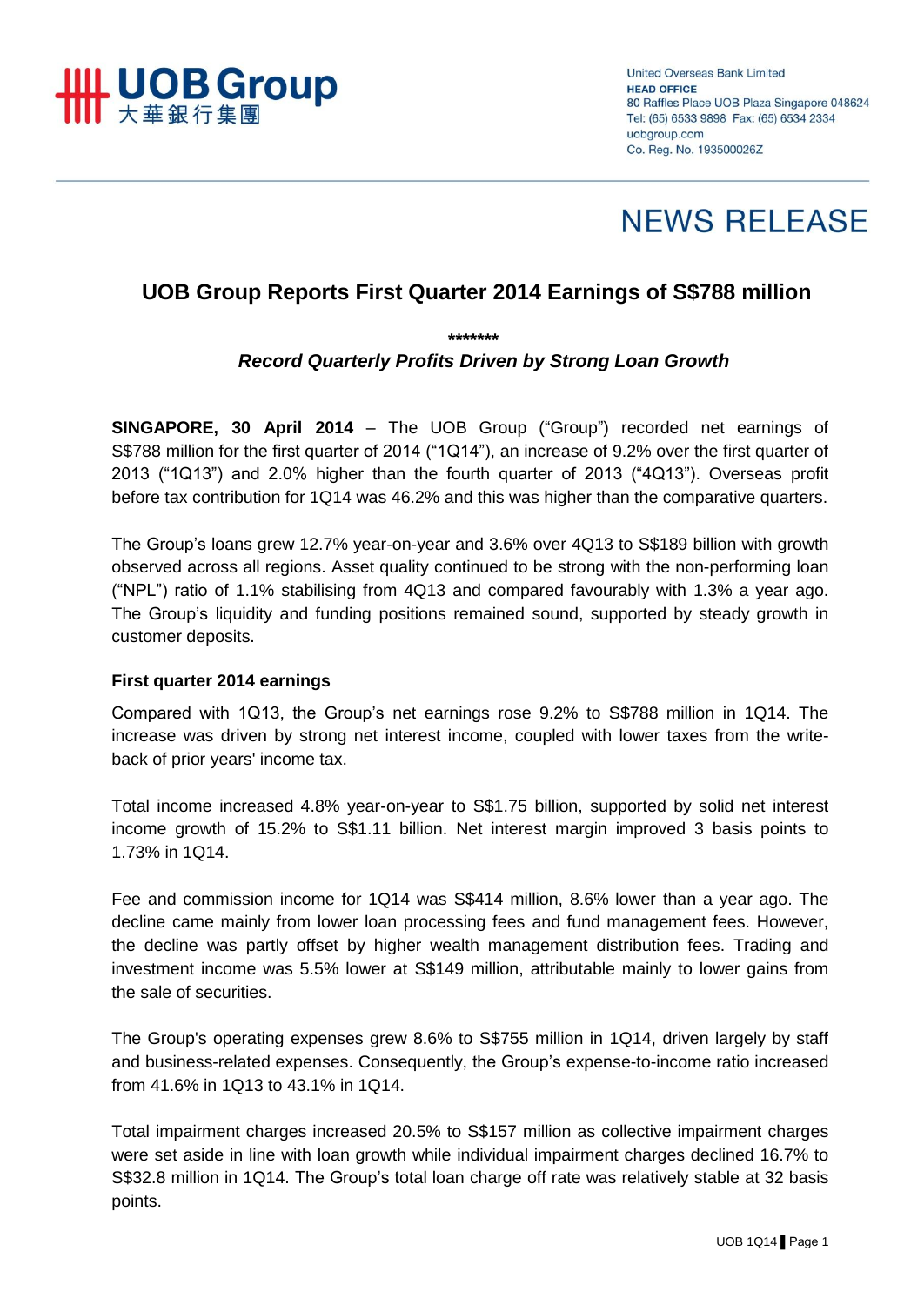Compared with 4Q13, net earnings recorded a 2.0% increase to reach S\$788 million.

Total income rose 0.6% in the quarter to S\$1.75 billion in 1Q14, led mainly by a 1.3% increase in net interest income on loan growth with net interest margin flat at 1.73%. Trading and investment income increased 3.5% to S\$149 million mainly from higher customer demand for treasury products. Fee and commission income declined 4.8% to S\$414 million for 1Q14 due to lower loan processing fees, credit card income and fund management fees but was offset by higher wealth management distribution fees.

Total expenses declined marginally by 0.9% to S\$755 million.

Total impairment charges rose 13.4% to S\$157 million as collective impairment was made in line with loan growth while individual impairment decreased 62.9% to S\$32.8 million.

#### **Strong balance sheet and capital position**

Gross customer loans rose 12.7% year-on-year and 3.6% from 4Q13 to S\$189 billion as at 31 March 2014. The strong loan growth was broad-based across territories and industries.

The Group continued to strengthen its liquidity and funding capabilities. Customer deposits grew 9.7% year-on-year and 1.0% over 4Q13 to S\$217 billion as at 31 March 2014 on higher deposits from current and savings accounts. The Group's loan-to-deposit ratio as at 31 March 2014 stood at 85.5%.

In addition, the Group diversified its funding pool through a combination of subordinated note and US dollar commercial paper issuances. During the quarter, a US\$800 million 3.75% fixed rate subordinated note was issued under the Euro Medium Term Note Programme.

Asset quality remained strong. NPL decreased 7.2% over a year ago to S\$2.08 billion, while NPL ratio improved from 1.3% to 1.1% in 1Q14 but was little changed as compared with 4Q13.

The Group's CET1, Tier 1 and Total capital adequacy ratios as at 31 March 2014 were well above the regulatory minimum requirements at 14.0%, 14.0% and 17.7% respectively. The capital ratios improved quarter-on-quarter mainly on higher retained earnings, coupled with lower risk-weighted assets. Compared with 31 March 2013, the capital ratios were lower as risk-weighted assets increased as a result of asset growth.

### **CEO's statement**

Mr Wee Ee Cheong, the UOB Group's Deputy Chairman and Chief Executive Officer, said, "The Group has made a positive start to 2014 with another quarter of record profits. Net interest income continued its uptrend, fuelled by steady growth in loans across all markets and customer segments. The results reinforce our ongoing efforts to strengthen our regional platform, broaden product capabilities and enhance our customer franchise.

"We continue to monitor developments in key regional markets as they adjust to gradual QE tapering in the US and as Asian economic conditions moderate. On the capital front, we remain proactive, issuing Southeast Asia's first US dollar Basel III Tier 2 bond in March,